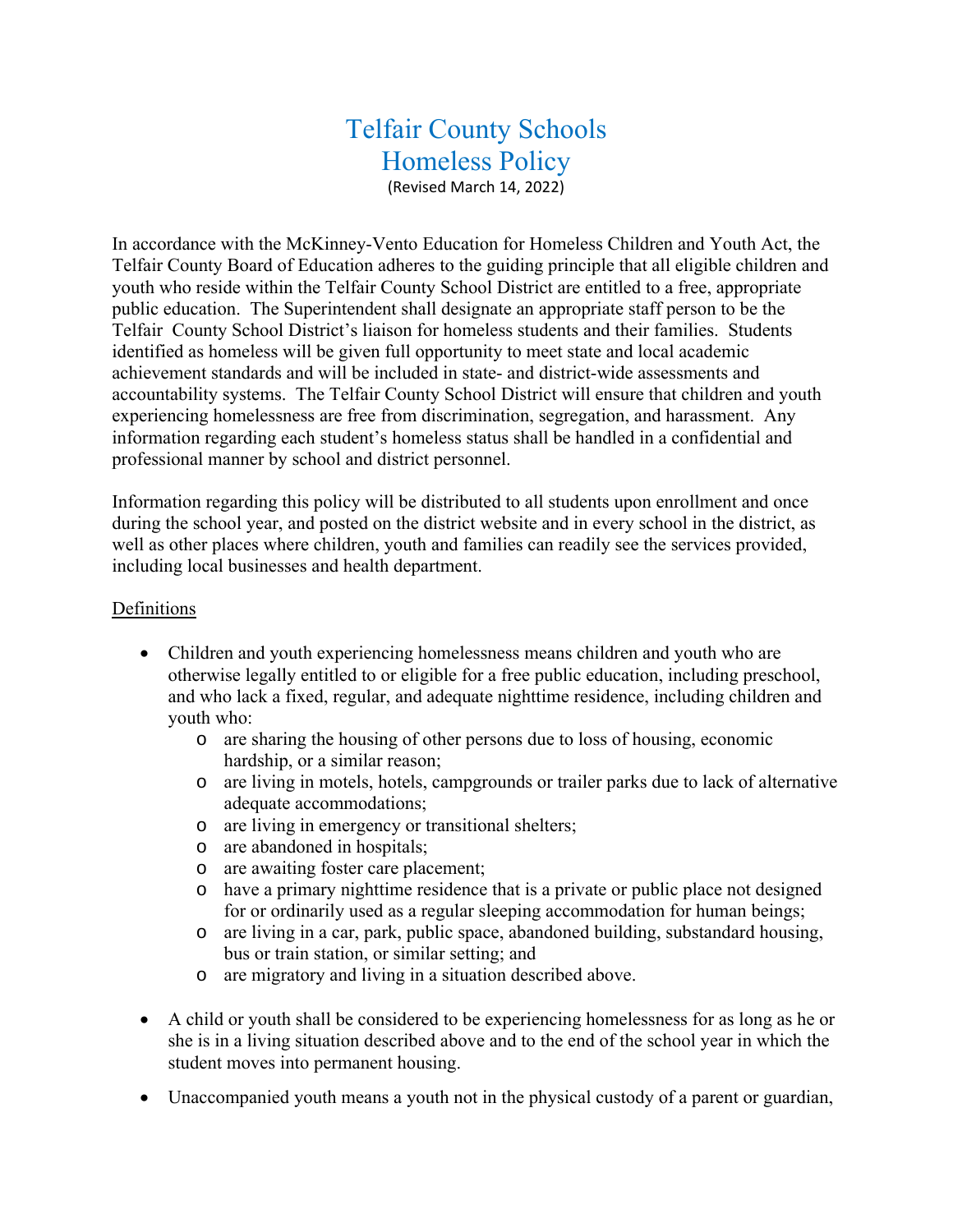who is experiencing homelessness as defined above. The more general term youth also includes unaccompanied youth.

- School of origin means the school the child or youth attended when permanently housed, or the school in which the child or youth was last enrolled.
- Liaison is the staff person designated by a Local Education Agency (LEA) as the person responsible for carrying out the duties assigned to the liaison by the McKinney-Vento Act.
- Immediate means without delay.

# Identification

In collaboration with school personnel and community organizations, the liaison or designee will identify children and youth experiencing homelessness in the district, both in and out of school, and maintain access to data regarding homeless students. The liaison or designee will train school personnel on possible indicators of homelessness, sensitivity in identifying families and youth as experiencing homelessness, and procedures for forwarding information indicating homelessness to the liaison. The liaison will also instruct school registrars and secretaries to offer homeless education information to families and to forward information indicating homelessness to the liaison.

# School Selection

Each child and youth experiencing homelessness has the right to remain at his or her school of origin, or to attend the appropriate school that serves students who live in the attendance area in which the child or youth is actually living. Therefore, in selecting a school, children and youth experiencing homelessness shall remain at their schools of origin to the extent feasible, unless that is against the parent's or youth's wishes. Students may remain at their school of origin the entire time they are experiencing homelessness, and until the end of any academic year in which they become permanently housed. The same applies if a child or youth loses his or her housing between academic years.

# Enrollment

Consistent, uninterrupted education is vital for academic achievement. Due to the realities of homelessness and mobility, students experiencing homelessness may not have school enrollment documents readily available. Nonetheless, the school selected for enrollment must immediately enroll any child or youth experiencing homelessness. Enrollment may not be denied or delayed due to the lack of any document normally required for enrollment. Unaccompanied youth must also be immediately enrolled in school. They may either enroll themselves or be enrolled by a parent, non-parent caretaker, older sibling or the LEA liaison. If complete records are not available, IEP teams or other committees or school officials, as appropriate, must use good judgment in choosing the best course of action, balancing procedural requirements and the provision of services. In all cases, the goal will be to avoid any disruption in appropriate services.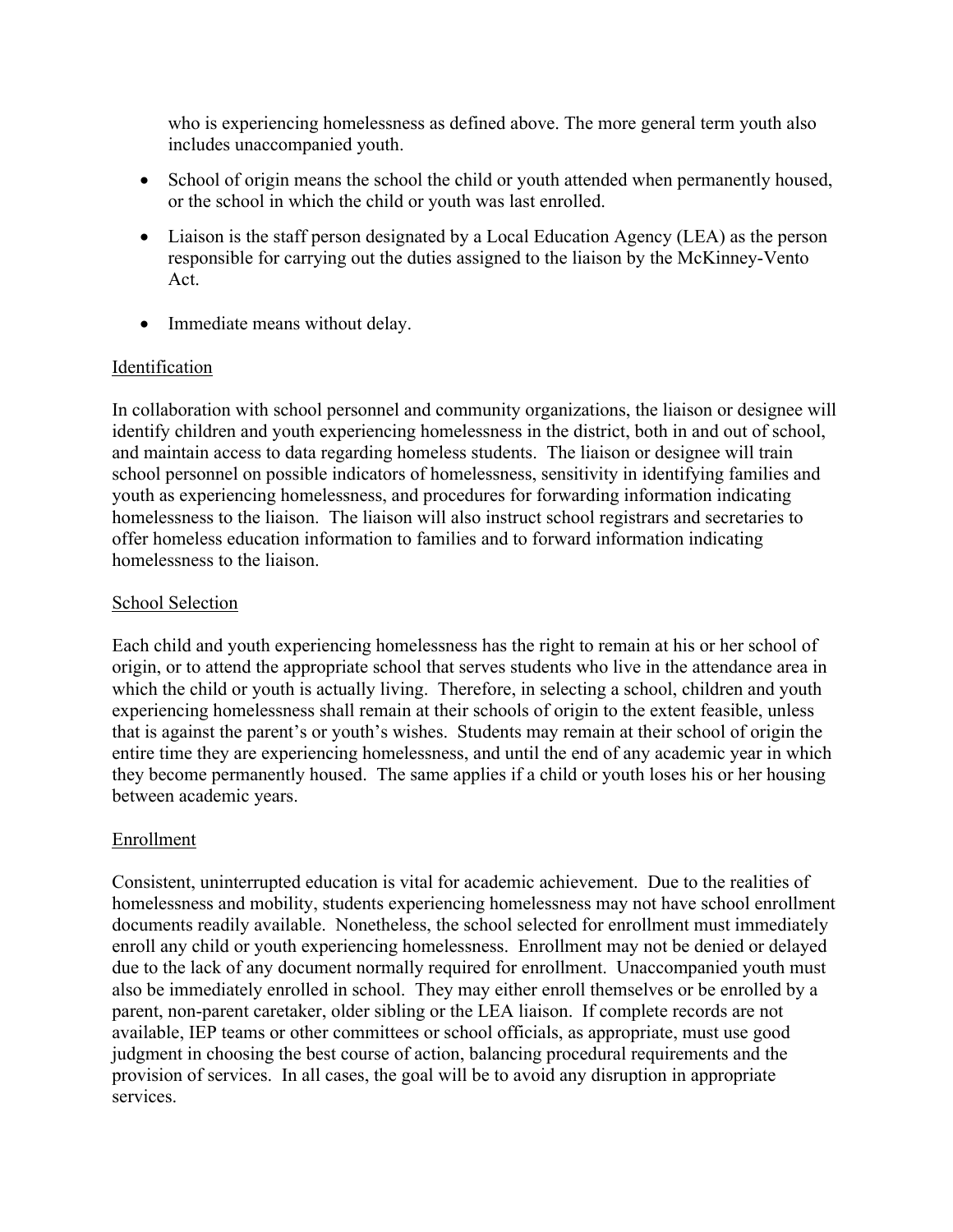# Transportation

Transportation shall be provided to and from the school of origin for a child or youth experiencing homelessness. Transportation shall be provided for the entire time the child or youth has a right to attend that school, as defined above, including during pending disputes. Parents and unaccompanied youth must be informed of this right to transportation before they select a school for attendance, in addition to receiving transportation to and from the school of origin upon request, children and youth experiencing homelessness shall also be provided with other transportation services comparable to those offered to housed students. The homeless liaison will train transportation department personnel on the transportation of homeless students.

# Services

Children and youth experiencing homelessness shall be provided services comparable to services offered to other students in the school selected, including:

- Transportation;
- Title I:
- Educational services for which the student meets eligibility criteria, including special education and related services and programs for English language learners;
- Vocational and technical education programs;
- Gifted and talented programs;
- School nutrition programs; and
- Before-school and after-school programs.

Teachers will report academic achievement to parents on an ongoing basis by personal contacts, phone calls, emails, parent portal, or regular mail.

Evaluations of children and youth experiencing homelessness suspected of having a disability shall be given priority and coordinated with students' prior and subsequent schools as necessary, to ensure timely completion of a full evaluation. If a student has an Individualized Education Program (IEP), the enrolling school shall immediately implement it. Any necessary IEP meetings or re-evaluations shall then be conducted expeditiously. If complete records are not available, IEP teams should use good judgment in choosing the best course of action, balancing procedural requirements and the provision of services. In all cases, the goal will be to avoid any disruption in appropriate services.

# Disputes

If a dispute arises over any issue covered in this policy, the child or youth experiencing homelessness shall be immediately admitted to the school in which enrollment is sought, pending final resolution of the dispute. The student shall also have the rights of a homeless student all appropriate educational services, transportation, free meals and Title I services while the dispute is pending.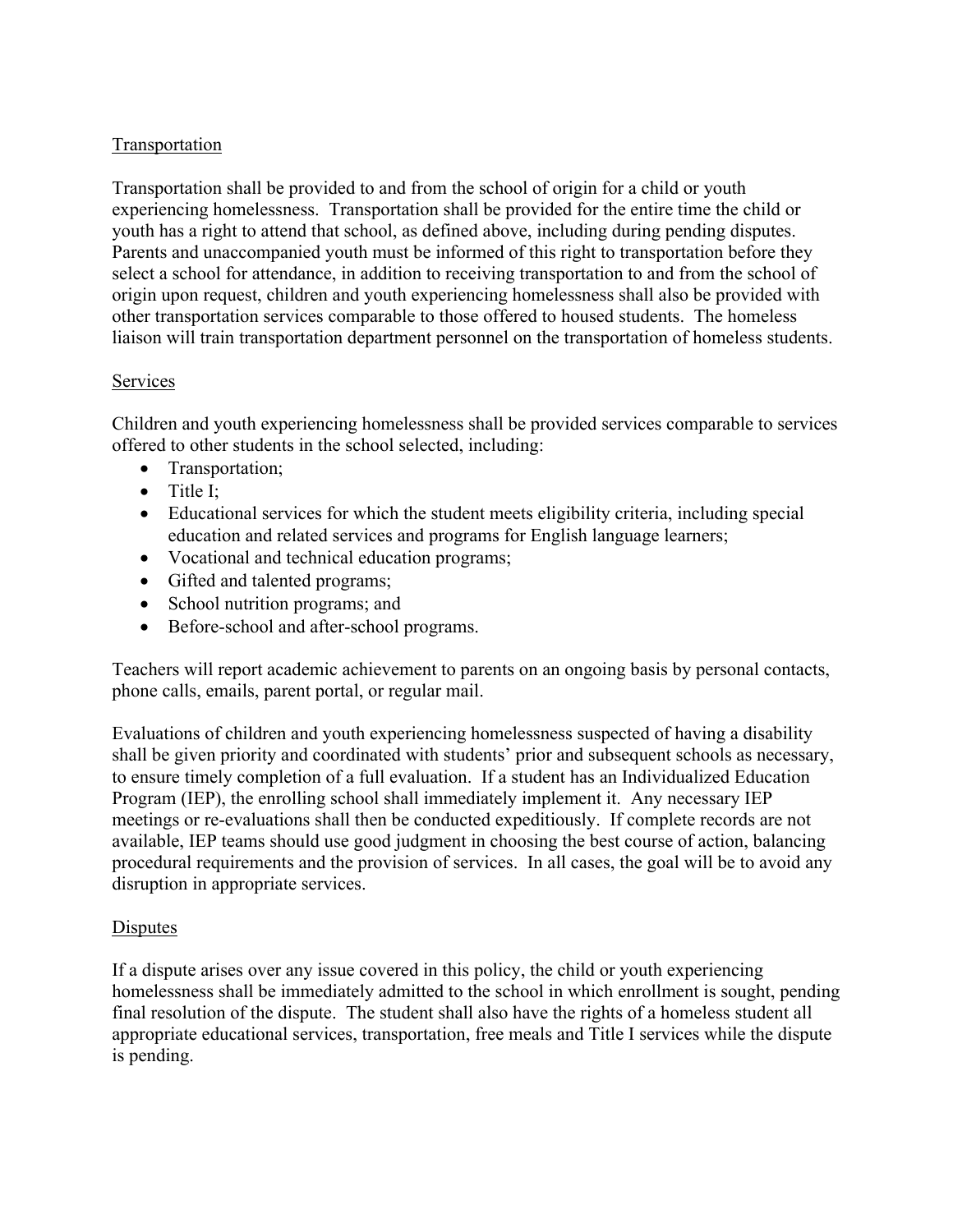The school where the dispute arises shall provide the parent or unaccompanied youth with a written explanation of its decision and the right to appeal and shall immediately refer the parent or youth to the liaison. The liaison shall ensure the student is enrolled in the school of his or her choice and receiving other services to which he or she is entitled and shall resolve the dispute as expeditiously as possible. The parent or unaccompanied youth shall be given every opportunity to participate meaningfully in the resolution of the dispute. The liaison shall keep records of all disputes in order to determine whether particular issues or schools are repeatedly creating barriers to student enrollment and academic success. The parent, unaccompanied youth or school district may appeal the liaison's decision as provided in the state's dispute resolution process.

#### Credit for Full or Partial Coursework

Upon enrollment, Telfair County School System's school administrators or designees will work with McKinney-Vento students to ensure that they receive appropriate credit for full or partial coursework satisfactorily completed while attending a prior school, in accordance with state, local and school policies. The Homeless Liaison will ensure these procedures are implemented for unaccompanied youth. The schools within the Telfair County School district will work with prior schools to calculate, award, and receive partial credits. Further, any necessary adjustments will be made to a student's schedule to permit the student to complete courses started at previous schools and to participate in credit recovery opportunities.

#### Free Meals

Hunger and poor nutrition are obvious barriers to learning. To help ensure that children and youth experiencing homelessness are available for learning, the U.S. Department of Agriculture has determined that all children and youth experiencing homelessness are automatically eligible for free meals. This is not an issue for any Telfair County School District students because all students are provided free breakfast and lunch. When a child or youth experiencing homelessness enrolls in school, the enrolling school must submit the student's name to the district nutrition office for immediate processing.

#### Training of Personnel

All school staff members complete a Compliance Director module to review McKinney-Vento requirements and procedures for the identification and reporting of suspected homeless students. This module is completed in the first month of each school year, and documentation will be maintained on file. Also, information regarding homelessness is presented to and discussed with school administrators and counselors at technical assistance meetings at each school. Additionally, the Homeless Liaison is consulted if any staff member suspects that a student qualifies for homeless services. The Homeless Liaison or designee then investigates the situation and makes the ultimate determination on whether or not students qualify. The liaison will inform parents of homeless children about educational and related opportunities available to their children, assist parents of homeless children in accessing school transportation, and provide public notice of the educational rights of homeless children.